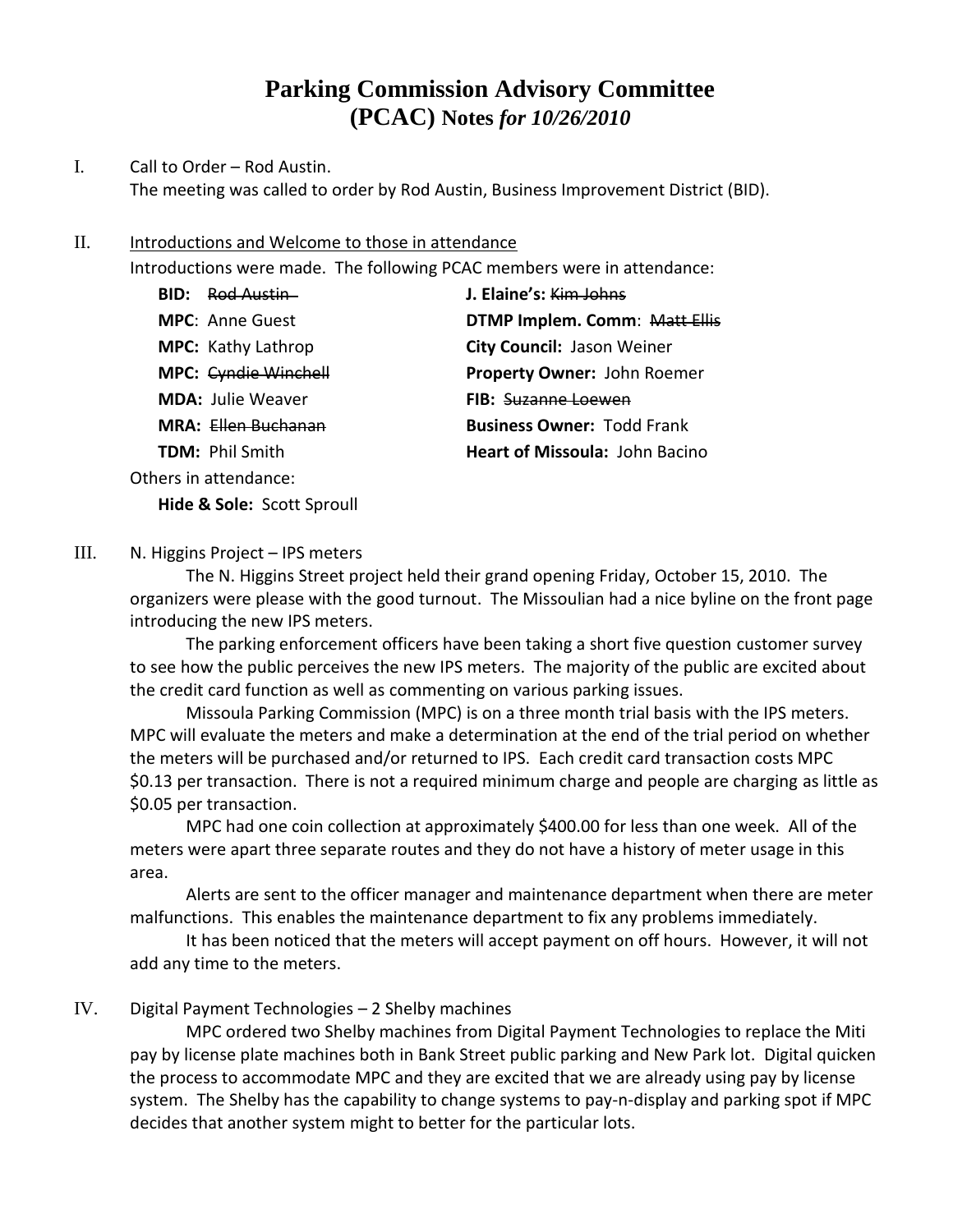MPC is thinking about accepting only coin and credit cards to purchase parking time. Bills have always been a problem. We had issues with wrinkled, torn and sensors not working on new issuance of currency.

If the Shelby machines prove themselves and work properly MPC will consider using Digital's Luke model on the streets. The Luke has all of the same functions as the Shelby but is designed for a smaller scale.

## V. Revised MPC logo – graphics and signage

One year ago MPC change their logo from the original design when Central Park was opened. The old logo design featured Central Park structure drawing. It was replaced by a logo featuring the letter "P" surrounding by variegated green shading and the name and address of the commission. This logo has been difficult to reproduce and looked like letter head.

The proposed revised logo is using the international letter "P" for parking using a single shade of green and raising the letter higher in the circle. The name and address will be more pronounced using the same shade of green in the logo circle. The Board will review the logo at their next meeting.

### VI. Front Street Structure:

## 1. RFP for A/E

Wednesday, October 27, 2010 selection interviews will be held with architects on Front St structure proposal. There were three companies selected from the RFP.

### 2. RFP for CMAR

The RFPs for CMAR are due Friday, October 29, 2010. The interview will be held next week. All of the constructions companies have worked with MPC on previous projects.

#### 3. Financing

MPC has set aside \$2M cash and \$2.5M revenue bonding capacity plus any new redevelopment agency funding towards the structure. The dollar figures are a starting point and may be adjusted if necessary. MPC position is to take advantage of bonds and any other possible funding options.

MPC still has an outstanding bond on Bank Street. It has been discussed that this bond could be paid ahead of schedule or continues to make payments. The situation is complex and there are multiple scenarios to look at.

#### 4. Development Agreement

Hopefully by November 4, 2010 First Interstate Bank (FIB) will obtain Holiday Inn's land. At that time FIB will transfer the title to MPC and the purchase will be complete.

MPC will own the Front Street structure with contingencies placed on them by the old Macy's and Holiday Inn. 30 spaces have been committed and owned by Macy's. Most likely this commitment will be transferred to the new owner of the building. 9 spaces will be committed to Holiday Inn to make up their loss due to the sale of their land. The rest of the parking spaces will be either public and/or leased based on the design of the structure.

The estimated cost of the structure is approximately \$18K per parking space. The Board is looking at a minimum of 400 parking spaces in the structure.